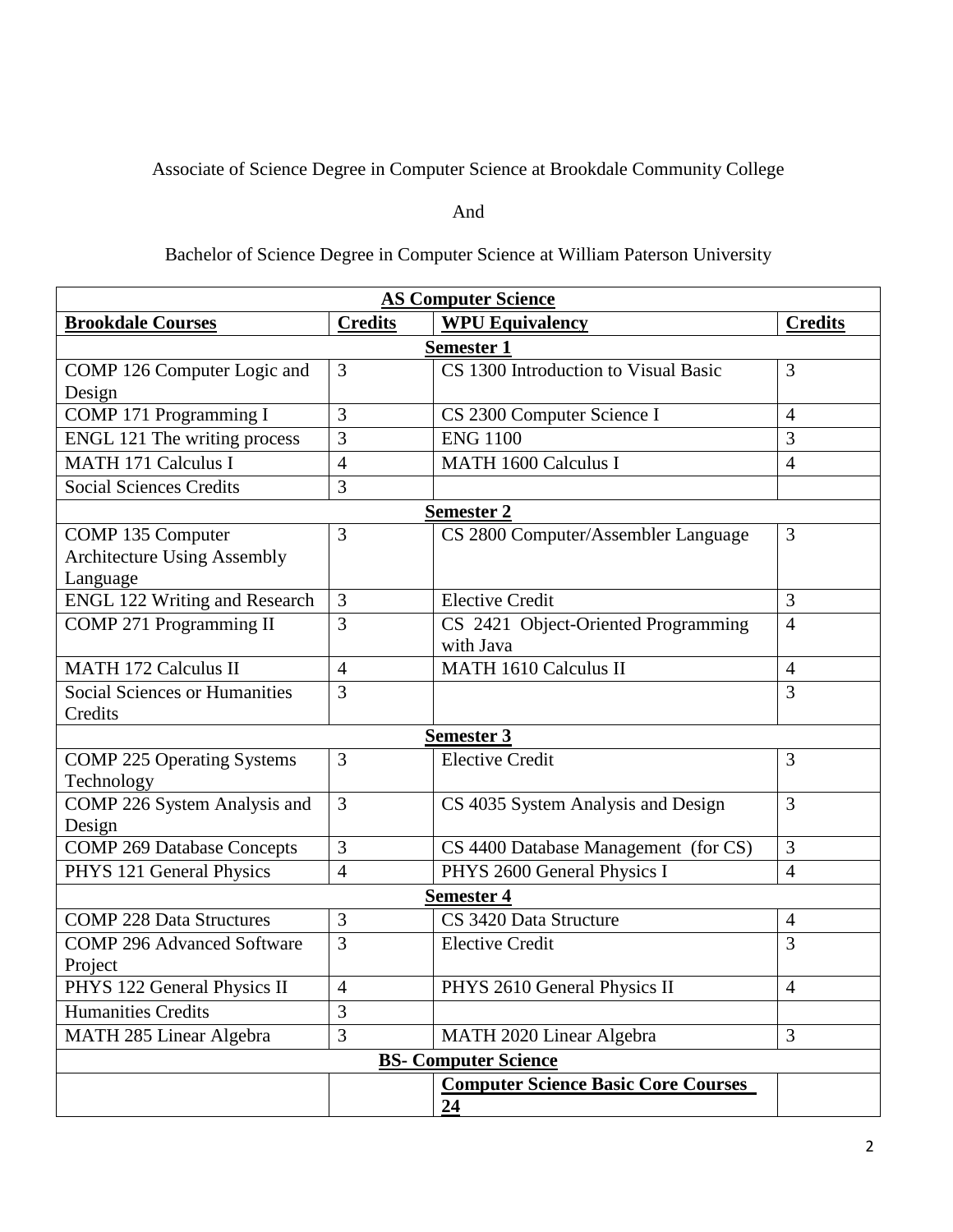| CS 2400 Computer Science II                  | $\overline{4}$ |
|----------------------------------------------|----------------|
| CS 2600 Discrete Structures                  | 3              |
| CS 3380 Fundamentals of Networking and       | 3              |
| Information assurance and security           |                |
| CS 3410 Digital Logic and Computer           | 3              |
| Organization                                 |                |
| <b>Computer Science Advanced Core</b>        |                |
| <b>Courses 15</b>                            |                |
| CS 3450 Operating Systems                    | 3              |
| CS 3500 Software Engineering                 | 3              |
| CS 3600 Parallel and Distributed             | 3              |
| Computing                                    |                |
| CS 3820 Programming Languages                | 3              |
| CS 4800 Computer Science Seminar             | 3              |
| <b>Computer Science Major Supporting</b>     |                |
| Courses 11/12                                |                |
| <b>MATH (Choose 1)</b>                       |                |
| <b>MATH 2300 Statistics I</b>                | $\overline{4}$ |
| MATH 3240 Probability and Statistics         | $\overline{4}$ |
| <b>SCIENCE</b> (one of the following)        |                |
| <b>BIO 1640 General Biology II</b>           | $\overline{4}$ |
| <b>CHEM 1620 General Chemistry</b>           | $\overline{4}$ |
| <b>Computer Science Electives (Choose 12</b> |                |
| <b>Credits</b> )                             |                |
| CS 3720 Design and Analysis Algorithms       | 3              |
| CS 3990 Selected Topics                      | $1 - 6$        |
| CS 4020 Numerical Methods                    | 3              |
| CS 4040 Computer Simulation                  | 3              |
| CS 4050 Systems Programming                  | 3              |
| CS 4060 Applied Cryptography                 | 3              |
| CS 4066 Penetration Testing & Ethical        | 3              |
| Hacking                                      |                |
| CS 4070 Data Science Analytics               | 3              |
| CS 4080 Data Mining and Machine              | $\overline{3}$ |
| Learning                                     |                |
| CS 4090 Parallel and Distributed Systems     | 3              |
| CS 4100 Artificial Intelligence              | 3              |
| CS 4200 Compiler Construction                | $\overline{3}$ |
| CS 4201 Database Driven Web                  | 3              |
| Applications                                 |                |
| CS 4250 Computer and Network Security        | 3              |
| CS 4300 Data Communications and              | 3              |
| <b>Computer Networks</b>                     |                |